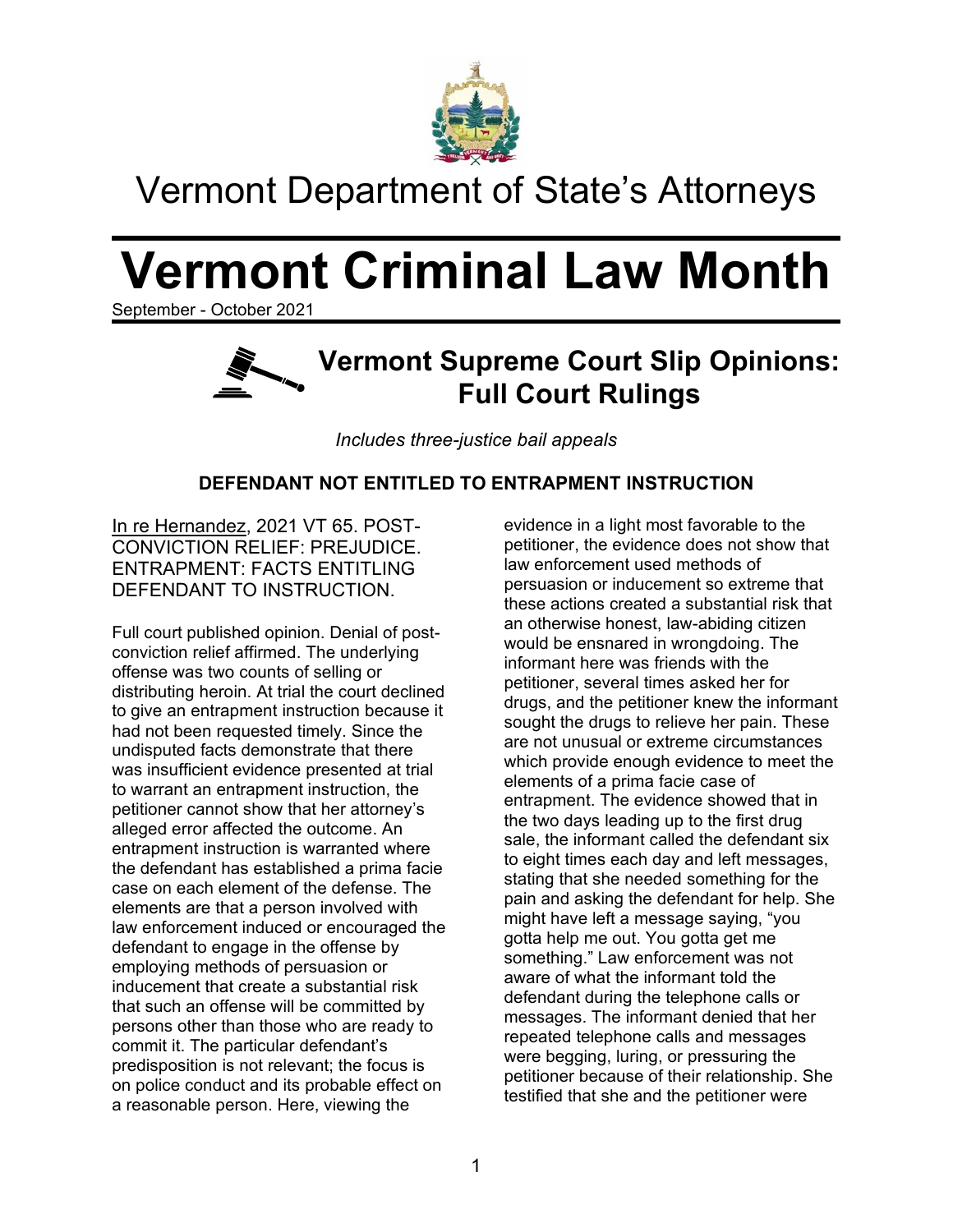close friends, and they had a habit of calling each other dozens of times a day to chat and would leave messages if the other person did not answer. The number of calls and the content of the conversations in the days before the drug sales were not unusual for her and the petitioner. Thus, the evidence shows that the informant and the petitioner were friends, the informant attempted to contact the petitioner several times, which was customary in their relationship, and the informant appealed to the petitioner's sympathy. These circumstances do not create a "substantial risk" that the petitioner would commit an

offense she was not otherwise inclined to commit. Robinson, with Reiber, dissenting: There was sufficient evidence of entrapment to submit the question to the jury. A jury could have concluded, based upon the confidential informant's close friendship with the petitioner, her appeals to sympathy, and her persistence in calling, that the government's methods created a substantial risk that an offense would be committed by someone who was not otherwise ready to commit it. Doc. 2020-176, September 3, 2021.

[https://www.vermontjudiciary.org/sites/defau](https://www.vermontjudiciary.org/sites/default/files/documents/op20-176.pdf) [lt/files/documents/op20-176.pdf](https://www.vermontjudiciary.org/sites/default/files/documents/op20-176.pdf)

#### **RESULTS OF BORDER PATROL WARRANTLESS AUTO SEARCHES AWAY FROM BORDER INADMISSIBLE**

State v. Walker-Brazie and Butterfield, 2021 VT 75. US BORDER GUARD SEARCHES OF AUTOS WITHOUT WARRANT DURING ROVING PATROLS: INADMISSIBLE PER ARTICLE 11.

Full court published opinion. Denial of motion to suppress reversed. The defendants were stopped by a roving patrol of the United States Border Patrol about a mile from the Canadian border based upon a reasonable suspicion that the occupants of the vehicle were engaged in illegal activity relating to the border. After stopping the vehicle, the Border Patrol agent smelled a strong odor of marijuana and determined that he had probable cause to search the vehicle. The search uncovered marijuana and hallucinogenic mushrooms. The Border Patrol notified Vermont law enforcement and provided them with the seized evidence, and the occupants were subsequently charged with unlawful possession of these materials. The defense sought to suppress the results of the search on the grounds that the Vermont Constitution requires a search warrant in order to search a vehicle, even when the

officers have probable cause. The Border Patrol was not bound by the Vermont Constitution and the warrantless search was legal under federal law assuming the officers had probable cause (which was not an issue on this appeal). Although evidence found during warrantless searches conducted at the border or its functional equivalent are admissible in Vermont courts, searches conducted by federal border officials on roving patrol on interior Vermont roads are subject to Article 11's protections, and the results of an automobile search conducted without a warrant are inadmissible. Carrol, with Eaton, dissenting: This case is squarely governed by precedents holding that when searches are lawfully conducted under federal law by federal border agents exercising their exclusive authority to safeguard the U.S. border, evidence derived from those searches and turned over to Vermont law enforcement officials is admissible in Vermont criminal proceedings and cannot be challenged under Article 11 unless Vermont law enforcement was involved in the search. Doc. 2019-388, September 24, 2021.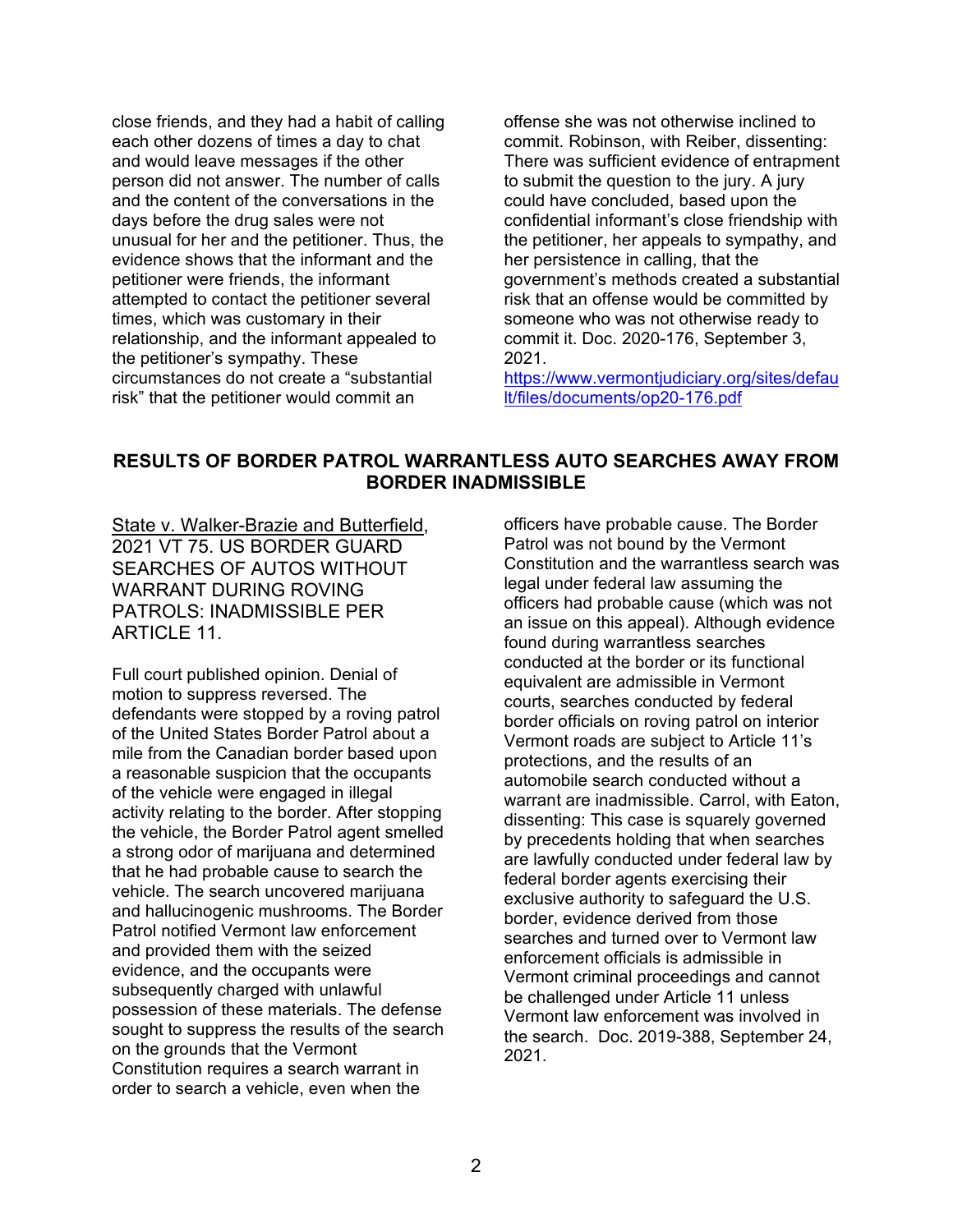### **PLAIN VIEW EXCEPTION NOT AVAILABLE FOR INVESTIGATIVE ACTIVITIES**

State v. Calabrese, 2021 VT 76. ARTICLE 11: STANDING – PARTICIPATORY INTEREST IN EVIDENCE RESULITNG FROM ALLEGED CRIME; PLAIN VIEW DURING WELFARE CHECK – SCOPE OF WELFARE CHECK; UNDUE PREJUDICE: DEFENDANT'S USE OF RACIALLY INFLAMMATORY LANGUAGE.

Full court published opinion. Aggravated assault with a deadly weapon, unlawful possession of a firearm, and violation of conditions of release, reversed and remanded for further proceedings. The trial court erred in concluding that a trooper's search did not violate Article 11. The defendant was charged with having threatened several people with a firearm, cocking it and thus ejecting a cartridge, while he was standing in front of his girlfriend's house. Looking around the property, the officers did not see the cartridge. Several days later the trooper was dispatched to the house for a welfare check. He and the girlfriend's father did not receive an answer to their knock, so they entered the house and looked around, but didn't see anyone. As they were leaving, walking down the driveway, the trooper realized that they were at the location on the driveway where the incident was said to have happened. He looked down, possibly using a flashlight, and saw the cartridge on the edge of the driveway. The defendant's motion to suppress the cartridge as the product of an illegal search was denied. 1) The defendant had standing to argue that this search violated Article 11 given his participatory interest in the cartridge because the defendant's involvement in the underlying criminal conduct of threatening the witnesses with a handgun is what gave rise to the ejected cartridge. The Court also notes, as bearing on standing, that only two

days had passed after the alleged crime, and that the officer was still actively investigating the crime. Furthermore, the Court noted that the law enforcement officer was aware of the defendant's alleged criminal conduct at the time of this search, although it is not clear if this is a factor in the standing analysis. 2) With respect to the merits of the challenge to the search, law enforcement officers may pass to and from the front door of a private residence without a warrant in the context of community caretaking activities, absent an indication that members of the public are not invited to approach. Officers need not wear blinders on the way to and from the front porch, and the use of evidence encountered in the course of ingress or egress may be constitutionally permissible under the plain view doctrine. But if the officer exceeds the scope of this limited license by undertaking a search within a constitutionally protected area without a warrant, evidence observed in the context of the officer's exceeding the license does not fall under the plain view exception. Because the trial court here relied on the erroneous notion that observations made from the so-called "semiprivate" areas within the curtilage that serve as a normal access route for visitors are not covered by Article 11, the court did not make findings regarding the trooper's conduct and whether and how it fit within the scope of his limited license to enter the property. The Court could therefore affirm only if the record, viewed in the light most favorable to the defendant, compels the conclusion that the trooper did not engage in investigative activities that exceeded the scope of his limited license to be on the property. These facts could support a conclusion that the officer took actions to affirmatively search for the cartridge that had nothing to do with the purpose of his visit, which was to conduct a welfare check at the home. Affirmatively looking for the incriminating evidence from a spot where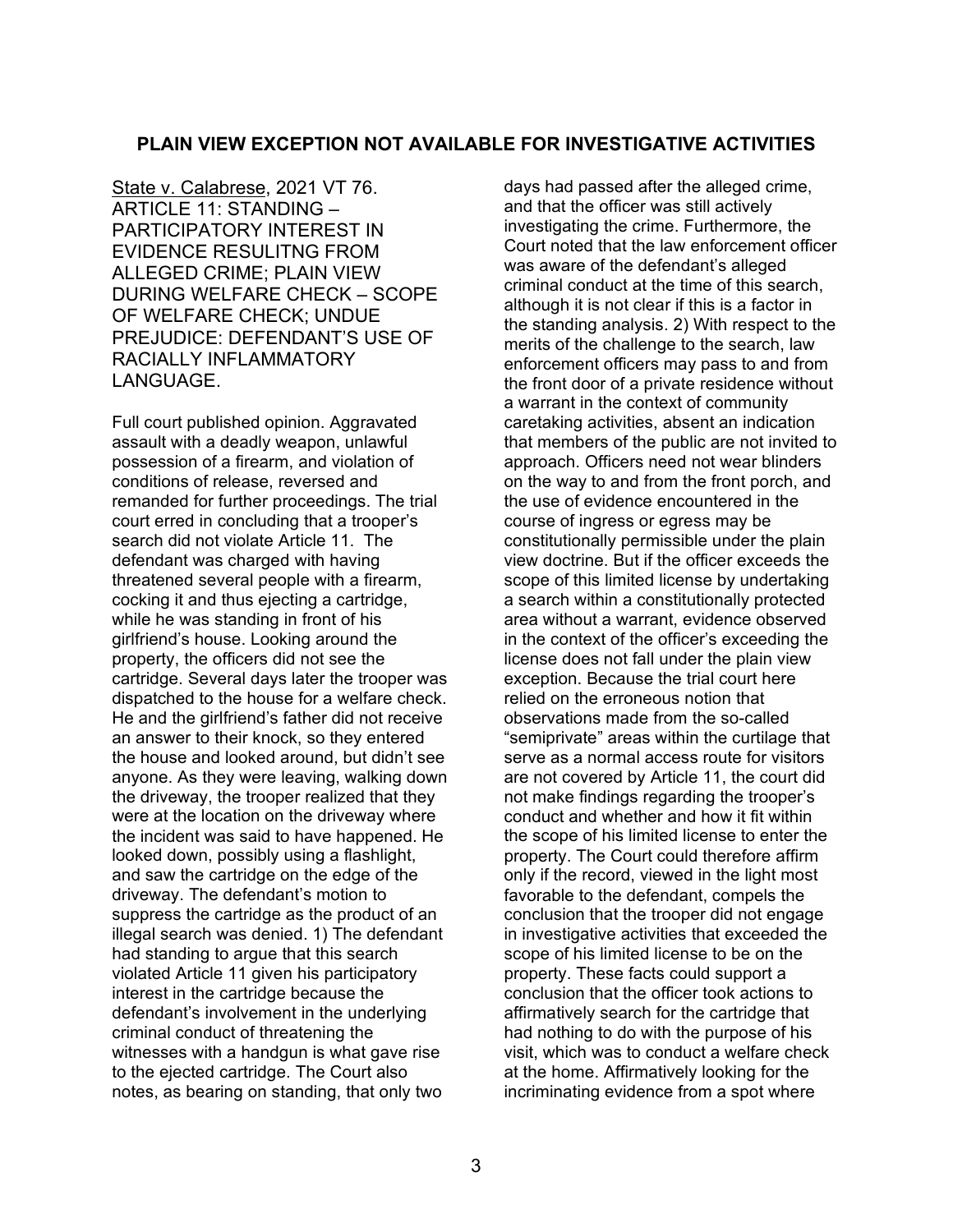the officer is entitled to be is constitutionally different from stumbling upon it because the scope of the officer's limited license does not encompass searching for the incriminating evidence. Since the court did not make the necessary factual findings to inform the proper legal analysis because it applied the wrong constitutional standard, the matter is remanded for the trial court to make findings of fact concerning the trooper's conduct surrounding the location of the incriminating evidence. 3) The defendant also challenged on appeal the admission of the fact that he used the nword the next day in describing the victims of the offense. In this case, the evidence had some probative value in that a jury could conclude that it made the State's version of events – a version in which the defendant used racialized language in

addressing the alleged victims – more likely. Although the evidence did carry some prejudicial effect, the Court does not conclude that the trial court abused its discretion in concluding that the probative value was not substantially outweighed by the risk of unfair prejudice. Eaton, with Carroll, dissenting: Assuming that the defendant has standing, would not find that the seizure of the cartridge violated Article 11 because it was seen in plain view by the officer when he was in a location where he was legally permitted. Doc. 2020-079, October 1, 2021. [This summary reflects the amended version of the opinion issued on October 29, 2021, after the filing of the State's motion for reargument]. [https://www.vermontjudiciary.org/sites/defau](https://www.vermontjudiciary.org/sites/default/files/documents/op20-079_0.pdf) [lt/files/documents/op20-079\\_0.pdf](https://www.vermontjudiciary.org/sites/default/files/documents/op20-079_0.pdf)

### **SUSPECT OUTSIDE CONVENIENCE STORE WAS IN CUSTODY**

State v. Barry, 2021 VT 83. Full court published decision. INTERVIEW WITHOUT MIRANDA WARNINGS: CUSTODY.

Interlocutory appeal from order granting defendant's motion to suppress her statements. The defendant spoke to the police while standing by the side of a convenience store. At the conclusion of the conversation, she was formally arrested. The Court concludes that she was in custody during the conversation based upon the following factors: 1) She was not told that she was free to leave. This is the most important factor in the determination of custody. 2) She was not told that she could decline to answer their questions. 3) She did not arrive at the interview voluntarily, and she had previously attempted to avoid speaking with the officers. In addition, one of the officers told her that he "needed to talk" to her. 4) There was a restraint on freedom of movement of the degree associated with a formal arrest. The defendant was positioned between a wall to

her back and a police car to her front, preventing her from leaving in either of those directions. Because the officers were situated on either side of her, the defendant could not leave without walking by at least one of the officers. The fact that her purse was on the police car also impacted her freedom of movement since if she chose to leave she would either have to approach the officers and the car, or leave without her purse. 5) One of the officers acknowledged that the officers' approach during the interview was to convey belief in her guilt and to confront her with evidence of her guilt. When an officer communicates to a suspect a belief in the suspect's guilt, this contributes to a feeling that the suspect is not free to leave. The fact that the conversation took place outdoors, in a public setting, the police did not use deceptive techniques, the short duration of the interview, and the presence of only two officers, does not outweigh the other factors. Doc. 2021-013, October 29, 2021. [https://www.vermontjudiciary.org/sites/defau](https://www.vermontjudiciary.org/sites/default/files/documents/op21-013.pdf) [lt/files/documents/op21-013.pdf](https://www.vermontjudiciary.org/sites/default/files/documents/op21-013.pdf)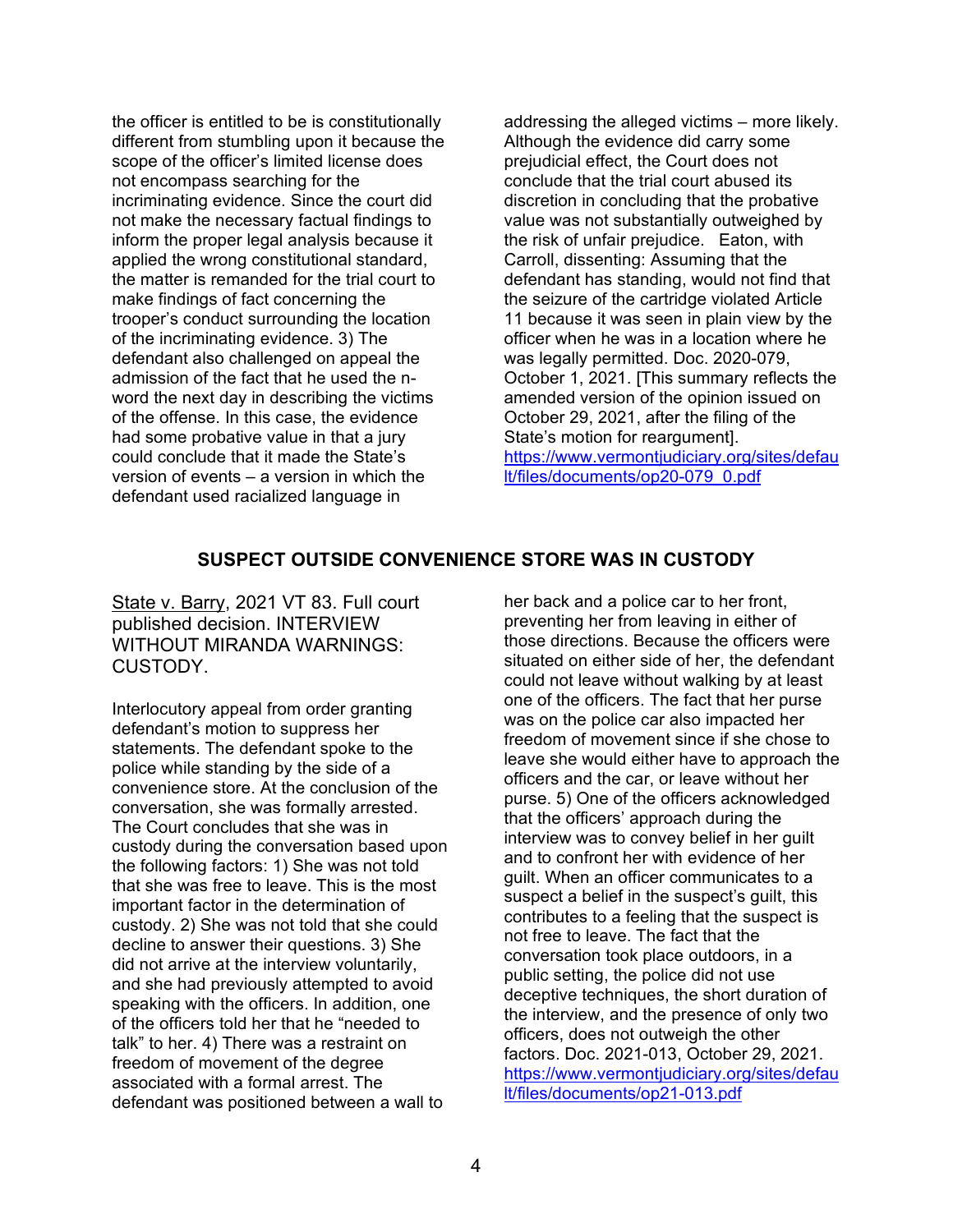#### **NOTICE NOT REQUIRED FOR DIMINISHED CAPACITY DEFENSE WITHOUT EXPERT WITNESSES**

State v. MacFarland, 2021 VT 87. DIMINISHED CAPACITY DEFENSE: NOTICE REQUIREMENT. TRESPASS: REQUISITE MENTAL STATUTE FOR TRESPASS CONTRARY TO ACTUAL COMMUNICATION.

Full court published opinion. Convictions for resisting arrest and unlawful trespass following a bench trial reversed and remanded for further findings and conclusions based on all the evidence and otherwise in accordance with this opinion. The defendant was convicted of these offenses after she refused to leave a bar after being asked to do so, and resisted the police efforts to remove her and arrest her. The trial court erred when it refused to allow the defense to pursue a diminished capacity defense based upon intoxication on the grounds that the defense had not provided notice of its intent to pursue that defense. V.R.Cr.P. 12.1 requires notice of a diminished capacity defense only when the defense intends to call an expert witness on the defense, which was not the case here. Nor did the failure to give such notice violate the trial court's scheduling order, which required notice of diminished capacity defenses "in the form required by V.R.Cr.P. 12.1(b)". But that rule does not require any form of notice of a diminished capacity defense to be established without expert testimony. It cannot be said that this error was harmless beyond a reasonable doubt.

The evidence presented at trial confirms that the defendant's alcohol consumption may have been a significant factor in her conduct on the evening in question and that a court might conclude this evidence supported a diminished capacity defense. The trial court did not discuss the defendant's intoxication with respect to either the unlawful trespass charge or the resisting arrest charge. It is undisputed that the resisting arrest charge contains a specific mental element, that the defendant have intentionally attempted to prevent a lawful arrest on herself. Although this Court previously held that trespass does not involve a knowing element, that was with respect to trespass where notice is conveyed by signs or placards so designed and situated to give reasonable notice and with respect to the defendant's legal authority to enter or remain on the premises. But the trespass charge here involved trespass where notice is given by actual communication. The Court holds that notice by "actual communication" denotes a subjective standard. Therefore the defendant was entitled to raise the diminished capacity defense to this charge as well. The matter is therefore remanded to the trial court to make further findings and conclusions, consistent with this opinion, based on all the evidence presented at trial. Doc. 2020-297, November 5, 2021. [https://www.vermontjudiciary.org/sites/defau](https://www.vermontjudiciary.org/sites/default/files/documents/op20-297.pdf) [lt/files/documents/op20-297.pdf](https://www.vermontjudiciary.org/sites/default/files/documents/op20-297.pdf)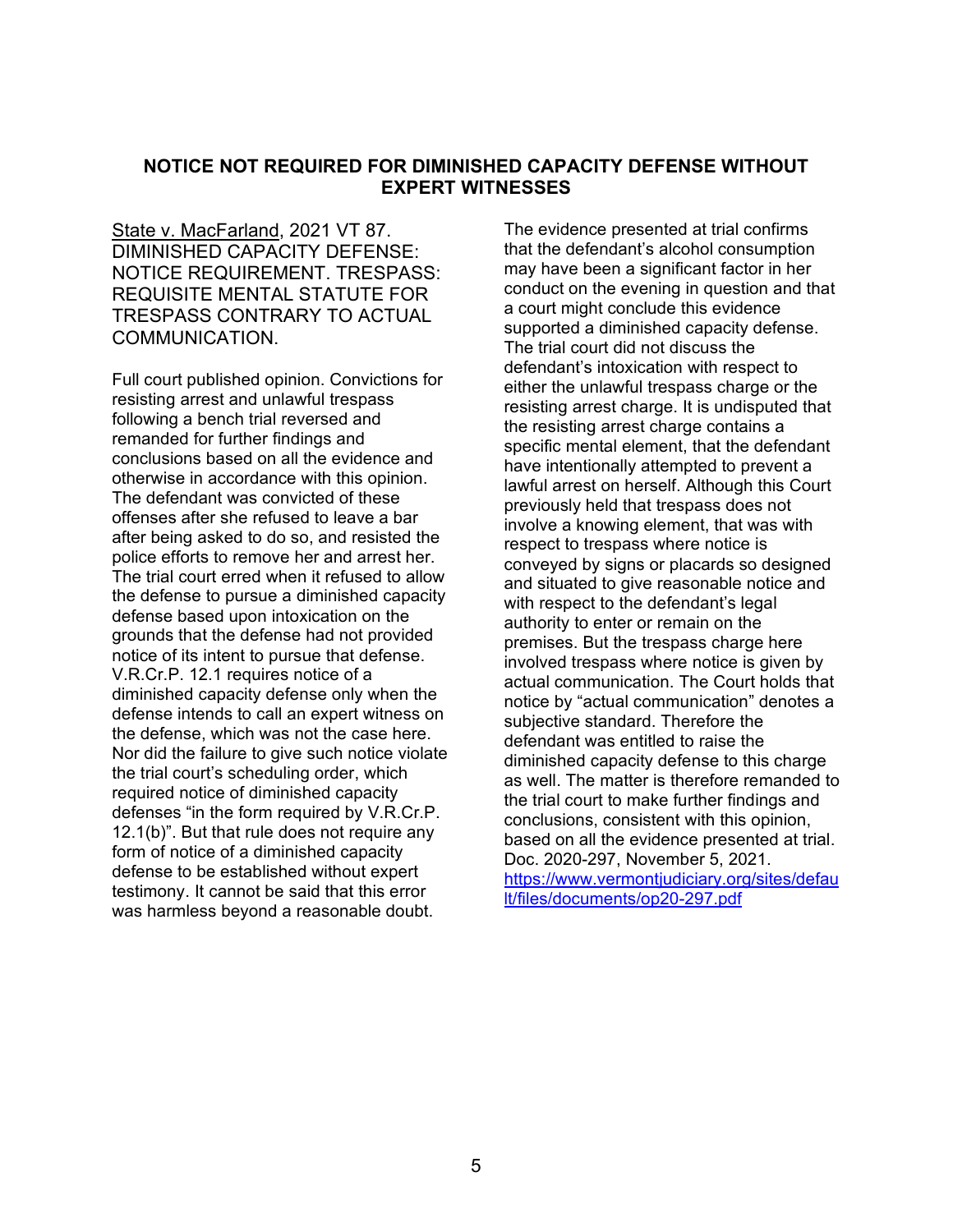### **Vermont Supreme Court Slip Opinions: Three-Justice Entry Orders**

### **MOTION TO WITHDRAW GUILTY PLEA WAS NOT SUPPORTED BY ADEQUATE GROUNDS**

State v. Williams, three justice entry order. MOTION TO WITHDRAW GUILTY PLEA: NO ABUSE OF DISCRETION.

Denial of motion to withdraw guilty pleas affirmed. Defendant fails to show an abuse of discretion. The court considered the points he raised on appeal and found them unpersuasive. It recognized that defendant did not delay in filing his request, that he had rejected prior settlement offers, and that the State would not be prejudiced if the motion was granted. At the same time, it found that defendant's pleas were knowingly and voluntarily entered. It explained that defendant had sufficient time to consider the State's offer and that his counsel was competent and prepared. Defendant's counsel explained the terms of the plea agreement and she also discussed the concepts of probation and violating probation, including by failing to complete sex-offender programming. She told

defendant that something could occur that might extend his eight-year minimum. The court explained that it had no concerns during the plea colloquy as to defendant's understanding of the case and noted that defendant's correspondence with the court evidenced his understanding of the case as well. The factual basis for the charges was reflected in the complainant's deposition and defendant agreed with the specific factual basis for each charge. Beyond arguing that this Court should weigh the evidence differently, defendant made no specific challenge to the court's findings. This Court does not reweigh the evidence on appeal. The trial court did not err in concluding that defendant had simply changed his mind and that this was an insufficient basis on which to allow him to withdraw his pleas. Doc. 2020-272, September 23, 2021.

[https://www.vermontjudiciary.org/sites/default](https://www.vermontjudiciary.org/sites/default/files/documents/eo20-272.pdf) [/files/documents/eo20-272.pdf](https://www.vermontjudiciary.org/sites/default/files/documents/eo20-272.pdf)

### **EXPERT'S CHARACTERIZATION OF CHILD'S REPORT OF SEXUAL ABUSE WAS NOT PLAIN ERROR**

State v. Lee, three-justice entry order. VOUCHING FOR WITNESS: NO PLAIN ERROR.

Four counts of aggravated sexual assault of victims less than thirteen years of age. During the course of the trial a pediatrician who had evaluated one of the victims testified concerning his interview and examination of her. He testified that the child's story had specifics that "made it quite compelling, quite clear." He noted that she

volunteered without questioning or comment on his part that the defendant put his penis in her mouth so far that it was choking her and she pushed him off and was coughing, and he said, 'when you are older you will love this," and that she replied 'well, I am younger and I don't like this." The pediatrician testified that it was unusual that a child will tell a story so clearly; it usually requires questioning of the child, and it was of significance that the child became comfortable and out the story came. On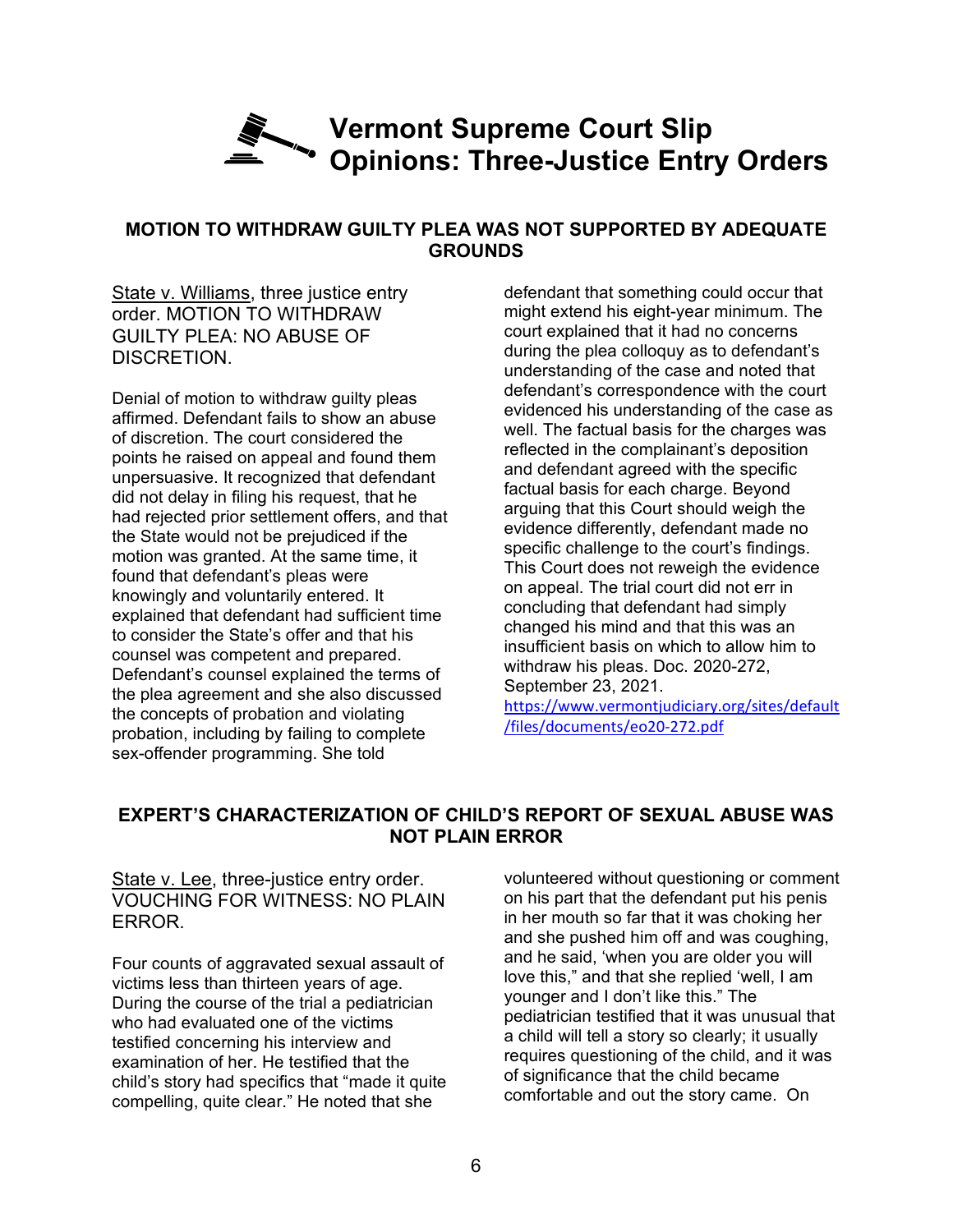appeal the defendant argued that the pediatrician impermissibly vouched for the victim's credibility. Because the defense did not object to the testimony, the issue is only reviewed for plain error. No plain error occurred here because even assuming that the testimony was impermissible, the nature and scope of his testimony was limited, and his description of the abuse was merely cumulative of the victim's testimony. The

pediatrician was not the primary witness and the State did not focus on his statements in closing argument. The admission of the testimony therefore did not deprive the defendant of a fair trial. Doc. 2020-305, October 15, 2021. [https://www.vermontjudiciary.org/sites/default](https://www.vermontjudiciary.org/sites/default/files/documents/eo20-305.pdf)

[/files/documents/eo20-305.pdf](https://www.vermontjudiciary.org/sites/default/files/documents/eo20-305.pdf)

### **COP COURT WAS NOT REQUIRED TO RECITE MENTAL ELEMENTS OF SECOND-DEGREE MURDER**

### In re Gould, three-justice entry order. RULE 11: FACTUAL BASIS FOR PLEA.

Grant of summary judgment in postconviction relief matter affirmed. The petitioner pleaded guilty to second-degree murder pursuant to a plea agreement. He subsequently filed this petition alleging that the plea colloquy did not comply with V.R.Cr.P. 11 because the trial court did not recite the mens rea element of the charge and because the petitioner did not acknowledge that there was a factual basis for the plea. Although the trial court did not specifically discuss the mental state for second-degree murder during the plea colloquy, the record demonstrates that defendant possessed an understanding of the law in relation to the facts and there was no fundamental error. It is evident from the entire plea colloquy that petitioner pled guilty based on an understanding that his actions caused the victim's death, and that his acts were done with, at a minimum, a wanton disregard of the likelihood that his

behavior may cause death or great bodily injury. Petitioner's counsel explained that if the case went to trial, then the sole question at trial would be whether petitioner's actions amounted to first- or second-degree murder, implying that petitioner agreed he had a mental state sufficient for second-degree murder. When the trial court questioned petitioner directly, petitioner responded that he had stabbed the victim and had stabbed the victim to death. Neither petitioner nor petitioner's counsel raised any affirmative defense or any facts surrounding the crime that would have raised questions about petitioner's mental state or that would indicate petitioner did not act with volition. Unlike in In re Pinheiro, 2018 VT 50, in this case, there was nothing in the colloquy or the recitation of facts to indicate that the petitioner acted with anything less than an intent necessary for second-degree murder. Doc. 2021-015, October 15, 2021. [https://www.vermontjudiciary.org/sites/default](https://www.vermontjudiciary.org/sites/default/files/documents/eo21-015.pdf) [/files/documents/eo21-015.pdf](https://www.vermontjudiciary.org/sites/default/files/documents/eo21-015.pdf)

### **FAILURE TO FILE FUTILE MOTIONS IS NOT INEFFECTIVE ASSISTANCE**

In re Sheldon, three-justice entry order. INEFFECTIVE ASSISTANCE OF COUNSEL: FAILURE TO FILE FUTILE MOTION TO SUPPRESS.

Denial of post-conviction relief affirmed. The defendant was convicted of first-degree aggravated assault following a jury trial. He claimed ineffective assistance of counsel in his post-conviction relief petition, in that his attorney failed to file a motion to suppress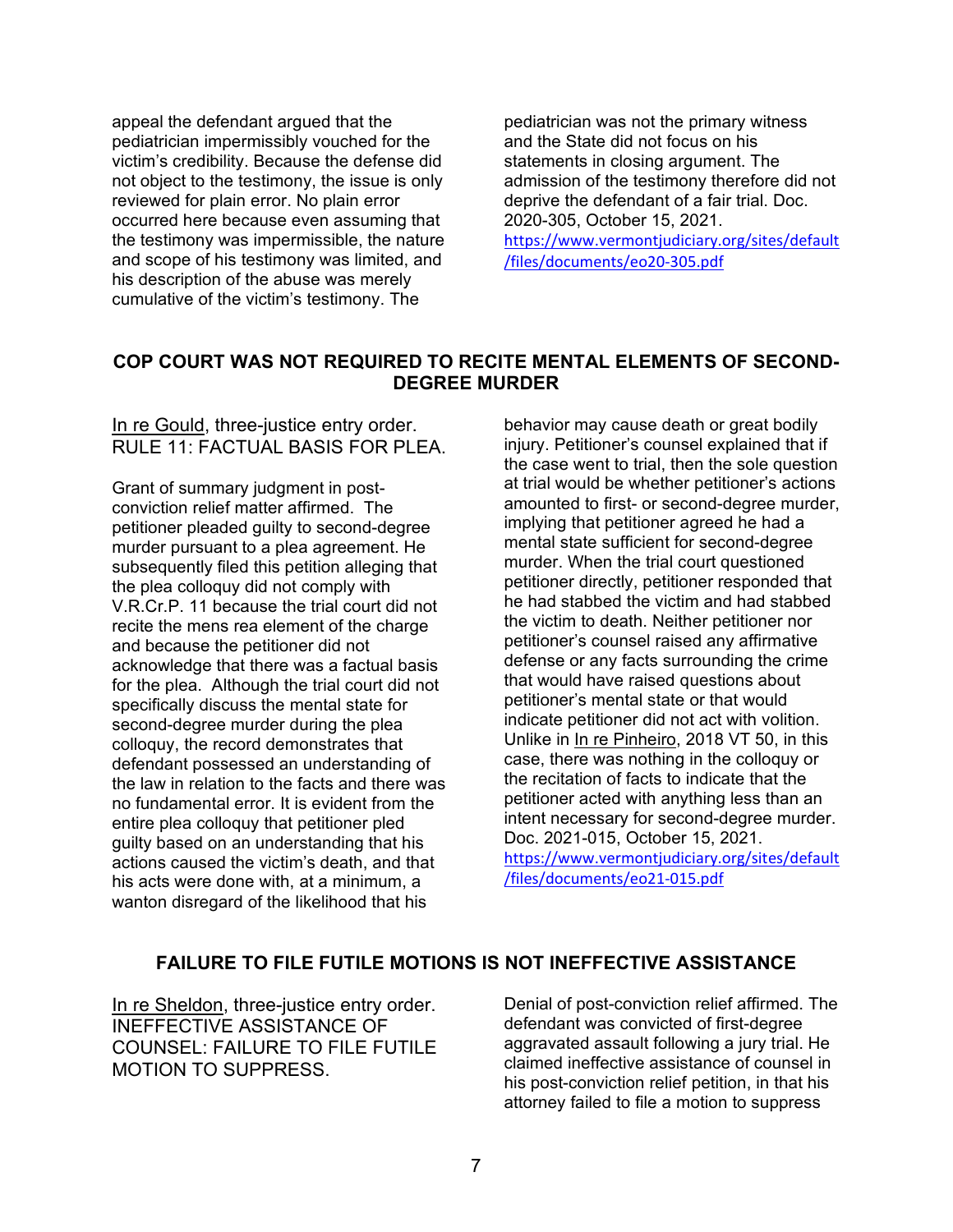his post-arrest statements. The PCR court's determination that counsel's performance did not fall below the objective standard of reasonableness is supported by the evidence. Counsel's decision not to file a motion to suppress was reasonable given the state of the record and existing case law. The U.S. Supreme Court has held for purposes of the Fourth Amendment that "where the police have probable cause to arrest a suspect, the exclusionary rule does not bar the State's use of a statement made by the defendant outside of his home, even though the statement is taken after an arrest made in the home in violation of Payton [v. New York, 445 U.S. 573 (1980)]." New York v. Harris, 495 U.S. 14, 21 (1990). Thus, even assuming that petitioner was arrested in his home without a warrant, the statements would not be subject to exclusion under the Fourth Amendment. The petitioner's claim that his warrantless arrest violated Article 11 would have been unlikely to succeed given the record in this

case, and this Court's analysis in State v. Libbey, a case involving facts very similar to this one (the defendant there was standing behind a screen door on his porch and was asked to step outside, after which he was arrested. The Court declined to suppress his subsequent statements, finding no Article 11 violation). Petitioner's counsel had reviewed an affidavit in which the arresting officer testified that he saw petitioner through the screen door and asked if he would step outside the residence, and petitioner agreed. Counsel could reasonably assess that the court was likely to credit this testimony. On this view of the facts, the case would be difficult to meaningfully distinguish from Libbey. Trial counsel was not ineffective for not pursuing a motion that would likely have been futile. Doc. 2020-186, October 15, 2021. [https://www.vermontjudiciary.org/sites/default](https://www.vermontjudiciary.org/sites/default/files/documents/eo20-186.pdf) [/files/documents/eo20-186.pdf](https://www.vermontjudiciary.org/sites/default/files/documents/eo20-186.pdf)

### **Vermont Supreme Court Slip Opinions: Single Justice Bail Appeals**

### **TRIAL COURT ABUSED DISCRETION IN REFUSING RELEASE TO RESPONSIBLE ADULT**

State v. Cassinell, single justice bail appeal. RELEASE TO RESPONSIBLE ADULT: ABUSE OF DISCRETION.

Denial of motion to review bail and release on conditions is reversed. The trial court abused its discretion when it declined to release the defendant to his proposed responsible adult with GPS and SCRAM monitoring. The responsible adult testified that she is retired and normally at home so she can monitor the defendant; she has no criminal history and does not take any medication and does not keep alcohol or firearms in her home; her property encompasses about three-quarters of an

acre and has a security system that sends an alert to her phone if someone is in the front yard; the rest of the perimeter is fenced in by a six to seven-foot high fence; she has observed a police presence in town; she understood that the defendant was not to leave her property and was not to possess firearms, alcohol or drugs; and she realized that it was a big responsibility and she would immediately pick up the phone and call 911 if the defendant violated a condition of release. The evidence showed that she had the willingness and the ability to supervise and monitor the defendant and that DOC has the technological capacity to act as a second